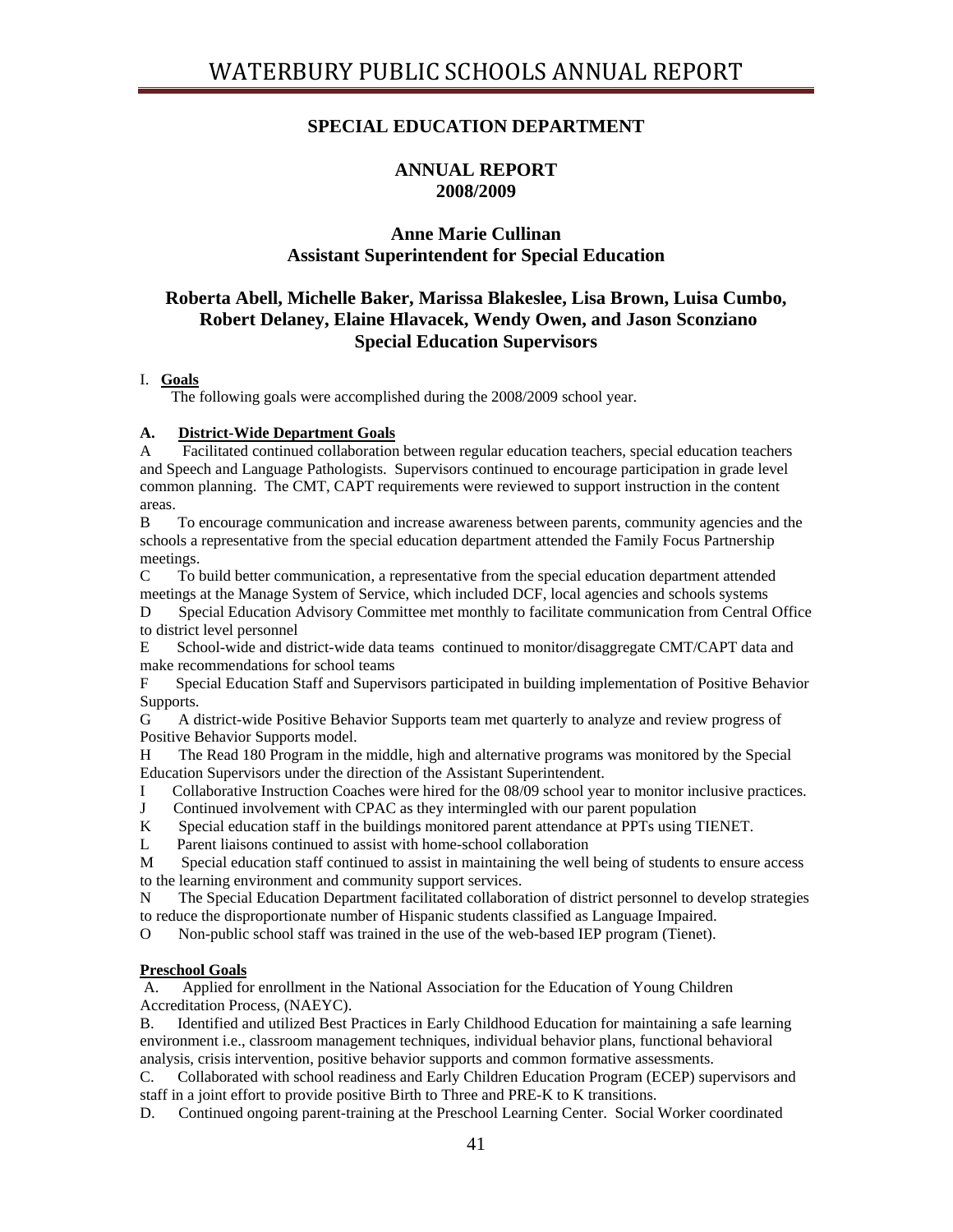parent training groups (English and Spanish) to teach parenting behavior management skills and transition to kindergarten support. Increased the number of parents involved in parenting programs during the 2008/2009 school year. Formed a Parent Teacher Council (PTC).

E. Trained new special education staff on a continuous basis to support consistent output in the areas of evaluation documentation and instruction.

## **Elementary School Goals**

 A. Trained new special education staff on a continuous basis to support consistent output in the areas of evaluation, documentation and instruction.

B. Analyzed student data and allocated staff appropriately to continue responsible inclusive practices.

C. Continued work on increasing parent involvement in the planning of their child's specific educational needs.

D. Collaborated with building administrators in developing alternatives to out-of-school suspensions.

E. Facilitated participation of a majority of special education students in summer school program at their currently enrolled schools.

## **Middle School Goals**

A. Reviewed 2007-2008 CMT data and ongoing district-wide and building-wide assessments to identify areas in need of improvement to make recommendations for instructional change.

B. Analyzed the Read 180 student performance data at the Middle School level to assess growth in reading.

C. Continued improvement on increasing time of identified students with their non disabled peers.

D. Continued work on increasing parent involvement in the planning of their child's specific educational needs.

E. Continued implementation of Developmental Guidance Curriculum at Middle School level.

F. Conducted professional development to assist secondary special education teachers with test data interpretation and report writing.

G. Developed a classroom for specialized instruction for autistic students and hired one special education teacher and six Behavior Therapists.

## **High School Goals**

 A Continued to utilize strategies to support responsible inclusive practices (co-teaching, collaboration) through site building support in conjunction with technical assistance.

B Expanded opportunities for students in community based training sites by building upon work opportunities within the site.

C Planned with college/university personnel for on campus community and post-secondary transition opportunities for selected students age 18-21. A vocational transitional pilot program was developed at both Naugatuck Valley Community College and Post University.

D Continued partnerships with small businesses, companies, the Municipality of Waterbury, Chamber of Commerce and Community Colleges to bridge the gap to post secondary education/ employment.

E Conducted professional development to assist secondary special education teachers with test data interpretation and report writing.

## **B. Goals for 2009/2010**

## **District-Wide Department Goals**

A To foster continued collaboration between regular education teachers, special education teachers and Speech and Language Pathologists by encouraging staff to continue to participate in grade level common planning. Review CMT, CAPT requirements to support instruction in the content areas.

B Continue to encourage communication and increase awareness between parents, community agencies and the schools by attendance at Family Focus Partnership meetings.

C To continue representation at meetings of the Manage System of Service, which includes DCF, local agencies and school systems.

D Continue monthly meetings of the Special Education Advisory Committee in order to facilitate communication from Central Office to district level personnel.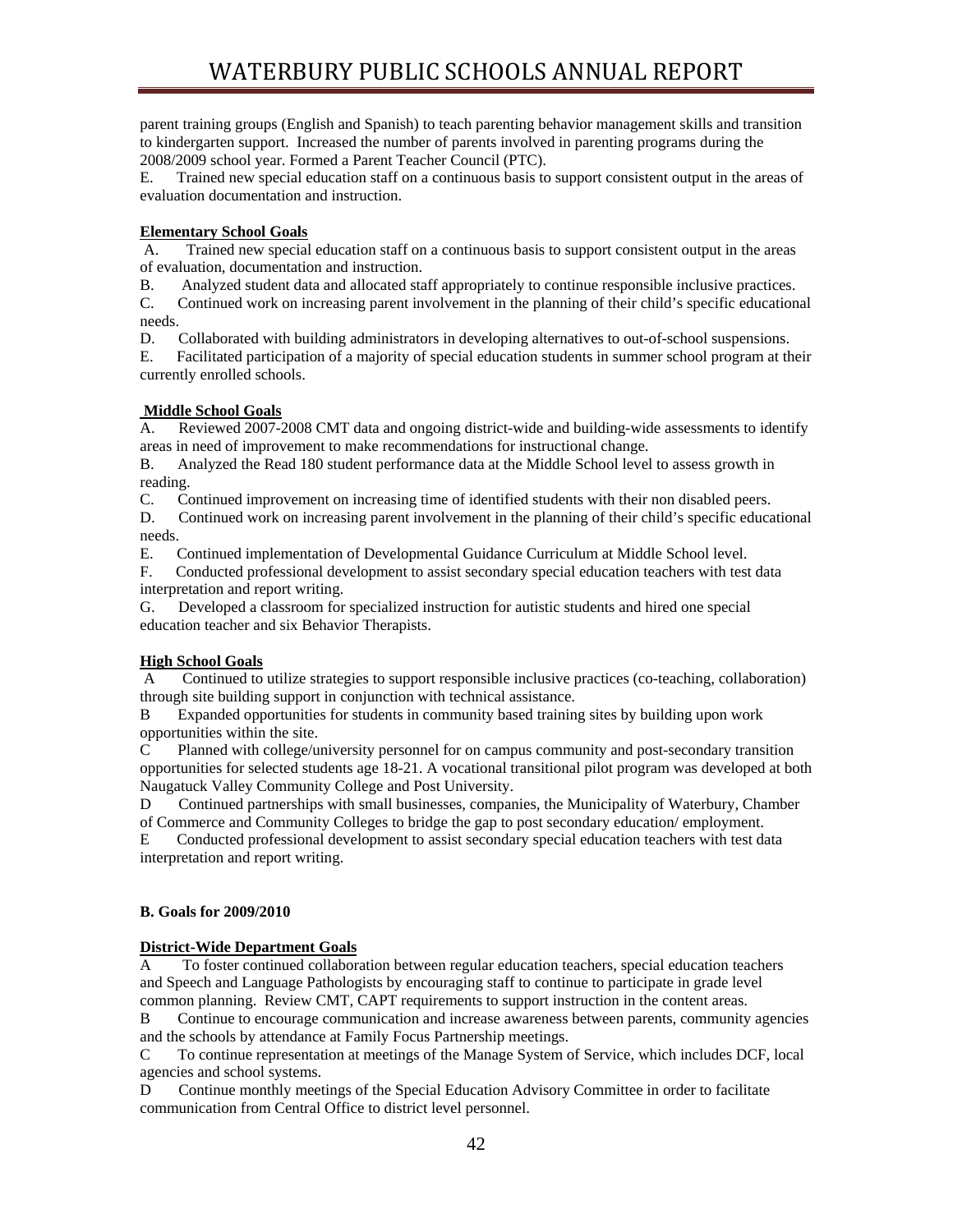E School-wide and district-wide data teams will continue to monitor/disaggregate CMT/CAPT data and make recommendations for school teams

F Special Education Staff and Supervisors will continue to participate in building Positive Behavior Support Systems.

G District-wide Positive Behavior Supports team will continue to meet quarterly to analyze and review progress of Positive Behavior Supports model.

H The Read 180 Program in the middle, high and alternative programs will continue to be monitored by the Special Education Supervisors under the direction of the Assistant Superintendent.

I Collaborative Instruction Coaches will be hired for the 09/10 school year to monitor inclusive practices.

J Continue involvement with CPAC as they intermingle with our parent population

K Special education staff in the buildings will continue to monitor parent attendance at PPTs.

L Parent liaisons will continue to assist with home-school collaboration

M Special education staff will assist in maintaining the well being of students to ensure access to the learning environment and community support services.

N The Special Education Department will collaborate with district personnel to develop strategies to reduce the disproportionate number of Hispanic students classified as Language Impaired.

O. Plan Professional Development to train special education teachers, regular education teachers and paraprofessionals in understanding and educating autistic children in the mainstream.

P. Train a group of special education teachers, in a trainer of trainers model, to develop a curriculum to train paraprofessionals. Utilizing this curriculum, a special education teacher in each building will be trained to in-service their paraprofessional staff.

## **Preschool Goals**

A**.** Continue to identify and utilize Best Practices in Early Childhood Education for maintaining a safe learning environment i.e., classroom management techniques, individual behavior plans, functional behavioral analysis, crisis intervention, positive behavior supports and Common Formative Assessments. C. Provide positive Birth to Three and PRE-K to K transitions through collaborative efforts with school

readiness and Early Children Education Program (ECEP) supervisors and staff.

D. Continue ongoing parent-training at the Preschool Learning Center. Social Worker will continue to coordinate parent training groups (English and Spanish) to teach parenting behavior management skills and transition to kindergarten support. Continue to support a Parent Teacher Council (PTC).

E. Train new special education staff to support consistent output in the areas of evaluation, documentation and instruction.

#### **Elementary School Goals**

A. Train special education staff on a continuous basis in order to support consistent output in the areas of evaluation, documentation and instruction, SRBI and new LD guidelines.

B. Continue responsible inclusive practices by analyzing student data and allocating staff appropriately.

C. Continue to work on increasing parent involvement in the planning of their child's educational program.

D. Collaborate with building administrators in developing alternatives to out-of-school suspensions.

E. Continue to encourage and facilitate participation of a majority of special education students in summer school programs at their currently enrolled schools.

## **Middle School Goals**

A. Review 2008-2009 CMT data and ongoing district-wide and building-wide assessments to identify areas in need of improvement to make recommendations for instructional change.

B. Continue to analyze Read 180 student performance data at the Middle School level to assess growth in reading.

C. Continue improvement on increasing time of identified students with their non disabled peers.

D. Continue work on increasing parent involvement in the planning of their child's specific educational needs.

E. Continue implementation of Developmental Guidance Curriculum at Middle School level.

F. Conduct professional development to assist secondary special education teachers with test data interpretation, report writing, SRBI and new LD guidelines.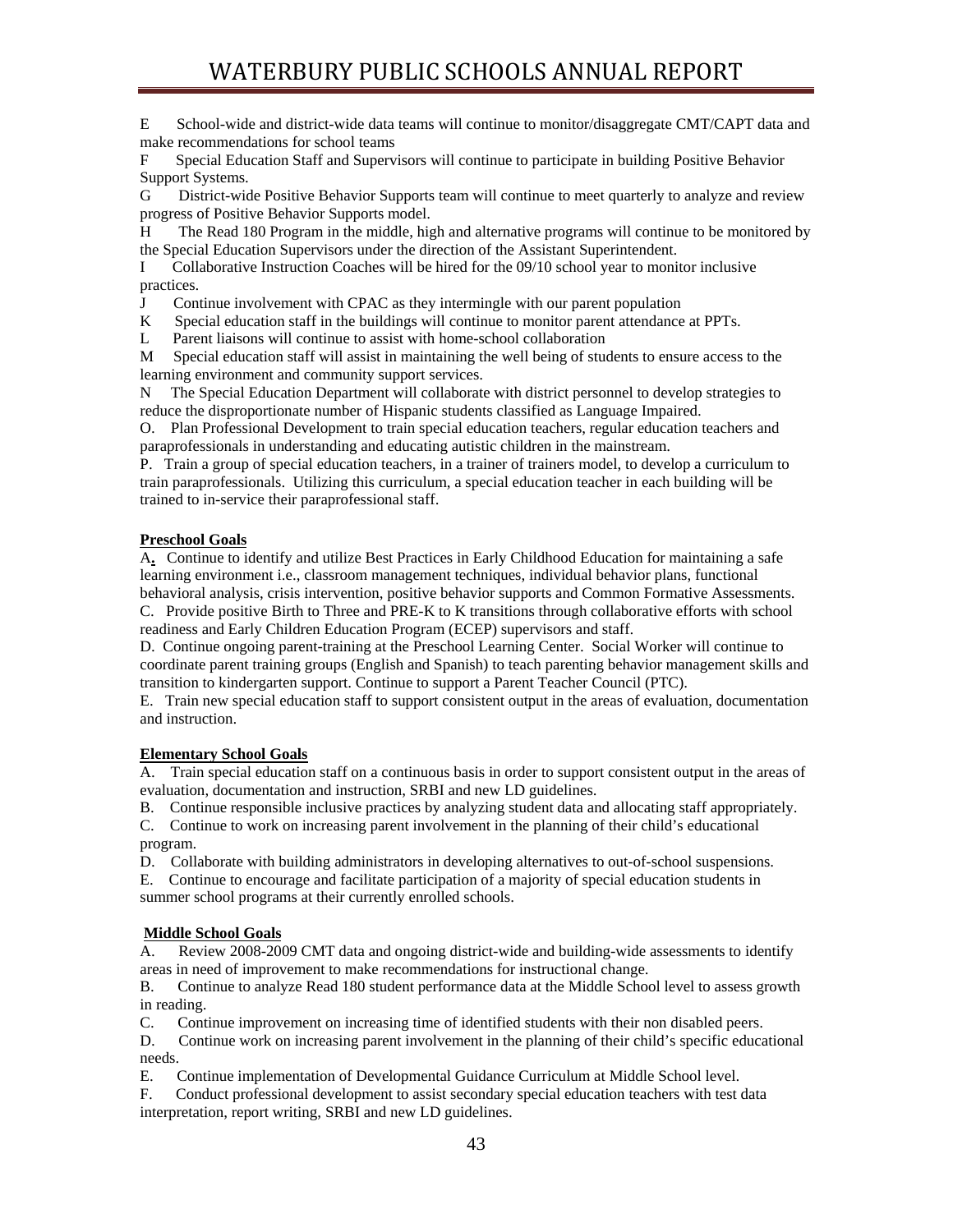## **High School Goals**

A Continue to utilize strategies to support responsible inclusive practices (co-teaching, collaboration) through site building support in conjunction with technical assistance.

B Expand opportunities for students in community based training sites by building upon work opportunities within the site.

C Continue collaboration with local college/university personnel for on campus community and postsecondary transition opportunities for selected students age 18-21. Continue to monitor the vocational transitional pilot program that was developed at both Naugatuck Valley Community College and Post University.

D Continue partnerships with local companies, small businesses, the Municipality of Waterbury, Chamber of Commerce and Community Colleges to bridge the gap to post secondary education/ employment.

E Conduct professional development to assist secondary special education teachers with test data interpretation, report writing, new LD criteria and SRBI.

F. Hire a part –time Board Certified Behavior Analyst (BCBA) to assist staff with educational and behavioral programming for autistic students.

# **II. Highlights**

## **Department Highlights**

## **A Discipline and Attendance**

All discipline and attendance issues come under the auspices of this department. Monthly committee meetings have been held to analyze and compare suspension and attendance data. The data reviewed allowed the committee to revise polices and adhere to new state discipline and attendance definitions that will take effect July 2009. These revisions have been presented to the Board of Education. This department was asked to present our practices and procedures at the Symposium on the Intersection of Race and Education on May 1, 2008 at the Holiday Inn in Waterbury.

1. Truancy Clinic

The Truancy Clinic, a collaborative program with Waterbury Probate Court, had very successful outcomes in improving the attendance of chronically truant students at 4 elementary schools.

2. Elementary Guidance

The Department instituted a developmental guidance program in all of our elementary schools due to a federal grant awarded to the district. Elementary guidance counselors and social workers participated in two professional development workshops focusing on collaboration within their disciplines.

3. Middle School Guidance

The Department was successful in adding six additional guidance counselors on the middle school level to help address the needs of this population. Quarterly meetings were held to collaborate and facilitate Best Practices.

4. District-wide school psychologists and school social workers participated in a lead-poisoning in-service with the City Health Department

## **B Homebound Program**

Homebound tutoring comes under this department. New procedure manuals for parents, teachers and administrators were reviewed and revised to incorporate school procedures and relevant laws. All staff was provided with paperwork documenting this information.

## **C Gifted and Talented Program**

The Special Education Department continued to supervise the gifted and talented program. The FOCUS and TAG teachers presented the program and curriculum frameworks to the Board of Education.

## **D Interdepartmental Health Committee**

The Special Education Department also represents the district on the Interdepartmental Health Committee. Monthly meetings are held and a new "Students Wellness Policy" was presented to the Board of Education for approval.

## **E The Special Education Department also represents the district on:**

- 1.) the School Readiness Council.
- 2.) the Prevention Policy Board.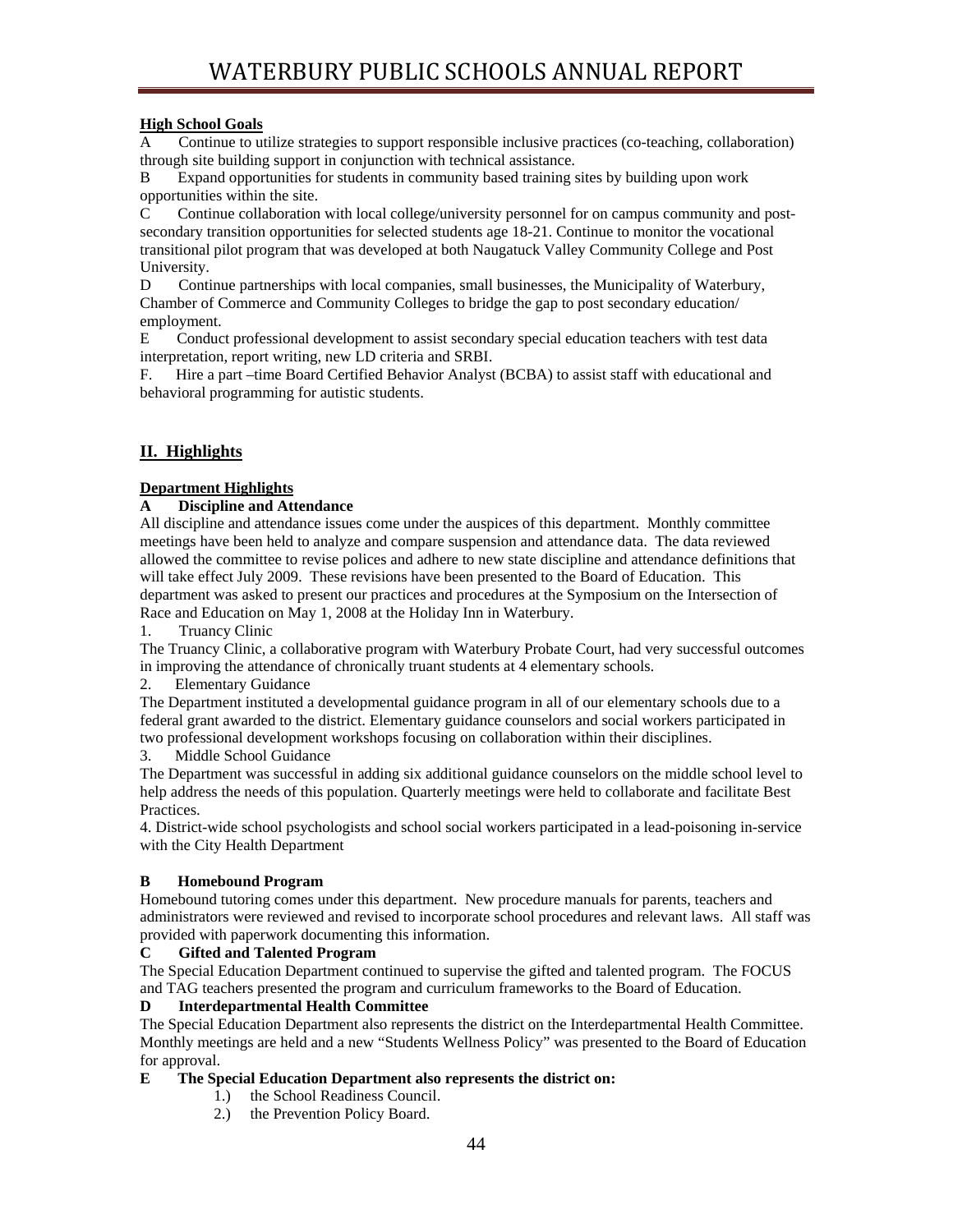## 3.) the School Safety Committee.

## **F Speech and Language Department**

 The Special Education Department continued to use Speech and Language Assistants to provide support services to the speech pathologists and the students in our district.

 A collaborative committee continued meetings between the Special Education and Bilingual Departments to identify strategies to reduce the over identification of Hispanic students as Language Impaired. Quarterly meetings were held to address these issues. A State Department of Education consultant for English Language Learners worked with this committee. The Early Intervening Services packet was modified to address bilingual concerns.

 Four Speech and Language Pathologists were recognized in their buildings as Teacher of the Year for 2008-2009.

## **G P.J. Settlement**

In order to continue to meet the requirements set forth by the State Department regarding the PJ Settlement Agreement, the following recommendations were made:

1) Continue with on-going Professional Development and technical assistance for staff with particular emphasis on the co-teaching model, inclusive practices and differentiated instruction. The district has utilized three Collaborative Instruction Coaches to disseminate information, model techniques and offer professional development in these areas.

 2) Continue utilization of data analysis to assist in continuous improvement and sustained impact of the goals of the Settlement Agreement.

| Goal                                   | <b>Target June</b><br>2007 | <b>June 2007</b> | October 1,<br>2008 | <b>January</b><br>2008 | April 21,<br>2008 | <b>May</b><br>2009 |
|----------------------------------------|----------------------------|------------------|--------------------|------------------------|-------------------|--------------------|
| <b>Regular class</b><br>placement      | 40                         | 44.2             | 47.0               | 45.9                   | 47.1              | 42.6               |
| <b>Mean TWNDP</b>                      | 70                         | 68.5             | 70.1               | 69.7                   | 70.6              | 68.8               |
| <b>Median TWNDP</b>                    | 70                         | 74.8             | 76.9               | 74.8                   | 76.9              | 75.08              |
| <b>Home School</b><br><b>Placement</b> | 90                         | 90.7             | 90.9               | 90.4                   | 91.2              | 83.0               |

In addition to weekly data analysis at supervisor's meetings, the department of Special education has instituted a three tier data collection and monitoring system. The Data Manager continues to be in charge of all incoming and outgoing state and district data. This person supervises data entry personnel and the DEDAC System entry. An Internal Data Assistant manages the Web based IEP system, Tienet. In addition, she is in district technical support to teachers experiencing difficulty with the software of the system and the co-contact liaison between the Special Education Data Department and Tienet. Lastly, an External Data Assistant was hired to be out in the district amongst the 30 buildings in order to offer onsite technical assistance of hardware and software issues. Weekly meetings are held with this team and coordinated by a Supervisor of Special Education. This team also reports at the Special Education Supervisor's meeting on a weekly basis in order to continually update all supervisors regarding data processing and accuracy. Built into the web based IEP system is an ad-hoc report that gives each building a live report of all the ID students and the data relevant to each of the five goal areas. This data has been available since September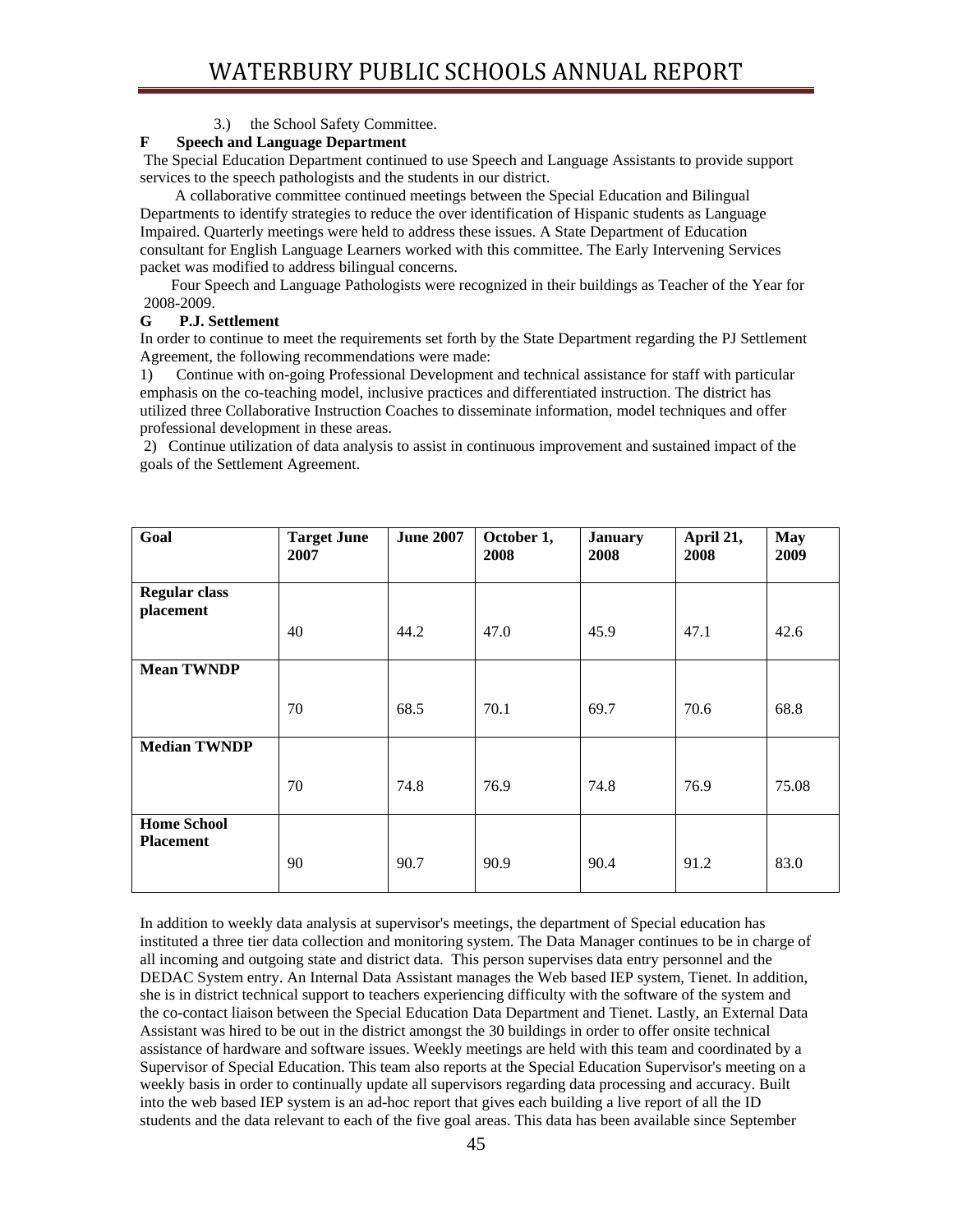2007 and is viewable by teachers, teams, Principals and Central office personnel. It has been the intent of this district to create systemic change by empowering all of our staff with the use of data.

## 9 **H. Behavioral Disordered Learning Center Program (BDLC)**

A. In-district positive support training was provided for all new BDLC teachers and paraprofessionals.

B. An opportunity area was utilized as needed by the elementary BDLC students.

C. All elementary BDLC classes were given a "reward chest" for incentives.

D. All elementary BDLC teachers use Excel to collect and graph data on student behavior. During the 08-09 school year BDLC staff implemented consistent classroom behavior plans for logging students' daily points.

E. Special Education Supervisors met with BDLC teachers bi-monthly to review "Stage Review Form", student behavior graphs, time-out log and suspension log. Data was reviewed to determine students' progress in the BDLC program. Special Education Supervisor also met with intermediate BDLC students individually and reviewed weekly points and programmatic progress.

F. BDLC "Stage Review Form" was revised to include specific recommendations, and a recommendation page was added to allow teachers to document their recommendations. G. Referrals to BDLC elementary program were tracked throughout the year. Special Education Supervisor's completed a "BDLC Placement Request Form" which reflected interventions and special education services prior to placement recommendation.

H. Elementary BDLC Seclusion/Restraint logs were reviewed monthly by Special Education Supervisors.

## **I. Autism Program**

There are presently at least ninety children with autism, on all levels of the spectrum, being educated in Waterbury. A new behavior consultant was hired to oversee the elementary program at Generali School, and a middle school program at North End Middle School. Additionally there are three special education teachers with experience in the education of autistic children. Each student is provided a behavior therapist throughout the day, particularly in the mainstream setting. All children have opportunity to participate in the least restrictive environment with inclusion in homeroom, lunch, recess and all specials so generalizations across all settings occurs as soon as possible. Additional inclusion opportunities are introduced as the student progresses. There is always a continuum of services depending on each student's individual needs.

At the pre-school level a special education teacher was hired. Pupil personnel staff have been trained in administering the ADOS with the goal being to complete thorough evaluations for identifying children on the spectrum. There are presently four trained staff members.

The program has continued to develop at the middle school level. Two teachers have been hired to implement a plan that integrates other children who have educational needs similar students on the spectrum who will benefit from educational goals and academics, adaptive behavior, and functional skills. A functional skills curriculum has been purchased and will be implemented. Appliances for instruction have been order (washer, dryer, microwave, stove). The proposed plan uses teaching staff and environmental space effectively and efficiently.

As a result, Waterbury has continued to develop an intensive individualized program for children with Autism Spectrum Disorder at all levels. This program is a continuation of ABA practices and principals. There is collaboration between individuals working at all levels, so that the program has continuity at all levels. In addition, this year a part –time Board Certified Behavior Analyst (BCBA) will be hired to assist staff with educational and behavioral programming for autistic students.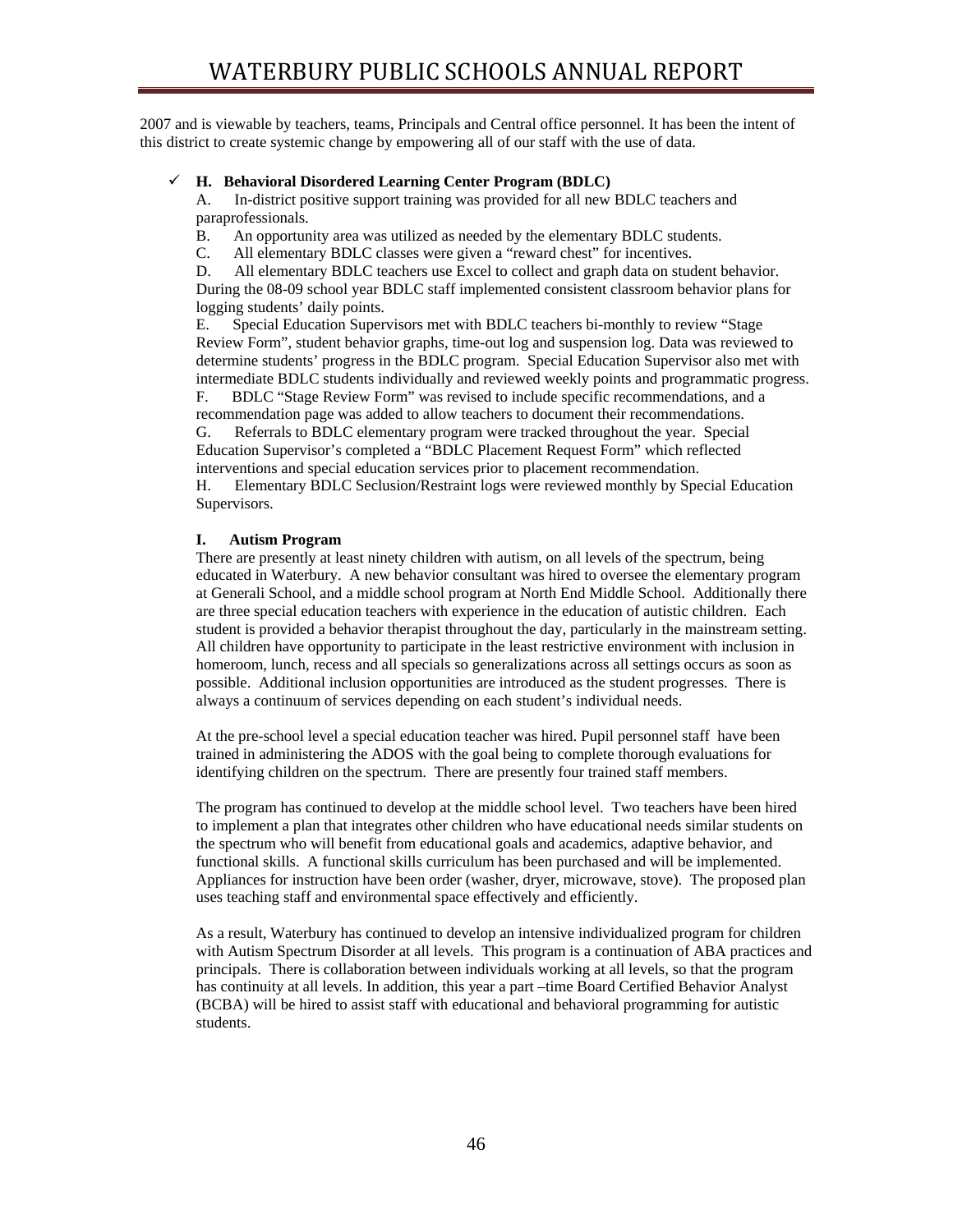- $\checkmark$  Currently 4 students have progressed to total inclusion and 4 students will be returned to their district schools. Six students will transition to the middle school with the program advancing to the middle school.
- $\checkmark$  This progress to the mainstream indicates success in the program. The behavior therapists have a 30 minute weekly training in autism by the behavior consultants. This has enhanced their knowledge in autism and appropriate intervention for the child.
- $\checkmark$  The ABLLS, a best practice assessment tool, is being used to measure each student's achievement goals. The IEPs are then written based on the information gained from the ABLLS in conjunction with the curriculum. Currently parents and staff have found the IEPs helpful, informative and user friendly.
- $\checkmark$  Maximum emphasis has been placed on verbal behavior, utilizing behavior principles. This in turn has resulted in additional training of all staff in the utilization of these methods and procedure resulting in developmental progress in the child.
- $\checkmark$  All general education teachers at Generali have benefited from the collaboration between the staff in the autism program developing teaching strategies and differentiated instruction promoting learning and language for the autistic child and all students.
- $\checkmark$  Waterbury continued to advance toward independence by decreasing our reliance on consulting services by hiring and training Waterbury staff, without impacting the integrity of the program.
- $\checkmark$  The staff, trained in autism, have proven to be a resource to the entire district; providing support and programming for autistic students in district schools.

## **7. School Psychology Department.**

The School Psychology Department has continued to meet monthly to discuss programmatic issues and to collaboratively discuss district and state initiatives. Local community agencies have been integrated bimonthly to inform staff of local programs to assist the emotional and behavioral health of all students. Clinical Supervision is held monthly for all non-tenured staff with discussion topics focusing on: Evaluation Training, Assessment Report Writing and School Based Counseling Techniques. The School Psychology Department is currently receiving specific training in Executive Functioning, and Scientific Based Research Intervention. All newly hired psychologists meet bimonthly with their programmatic supervisor to address any questions or concerns. The school psychology department continues to monitor and maintain the district evaluation timelines monthly. Additional training and supervision is provided to staff in all normatively updated assessments. The school psychology department has been polled for interest in district-wide professional development for the 2009-2010 school year.

## **8. Social Worker Department**

The Social Worker Department met quarterly. They planned professional development workshops to enhance their professional skills and the social / emotional needs of the students. Elementary social workers met separately to address elementary developmental issues. The social workers also continued to supervise interns, which further supports students' needs, and creates possible employment opportunities.

## **9. Financial Reporting:**

All contracts were reviewed and presented to all appropriate Boards. Increased fiscal management was deployed throughout the school year by a data tracking system.

## **10. Out-of-District Caseload:**

A. The database system has continued to be updated to include pertinent educational information as well as delineating separate service fees for tuition costs.

B. DCF 603 notifications were monitored closely to be sure Waterbury was fiscally responsible for only those students in which the parents still reside in Waterbury. Five inaccurate 603 forms were submitted and found to not be the responsibility for Waterbury Public Schools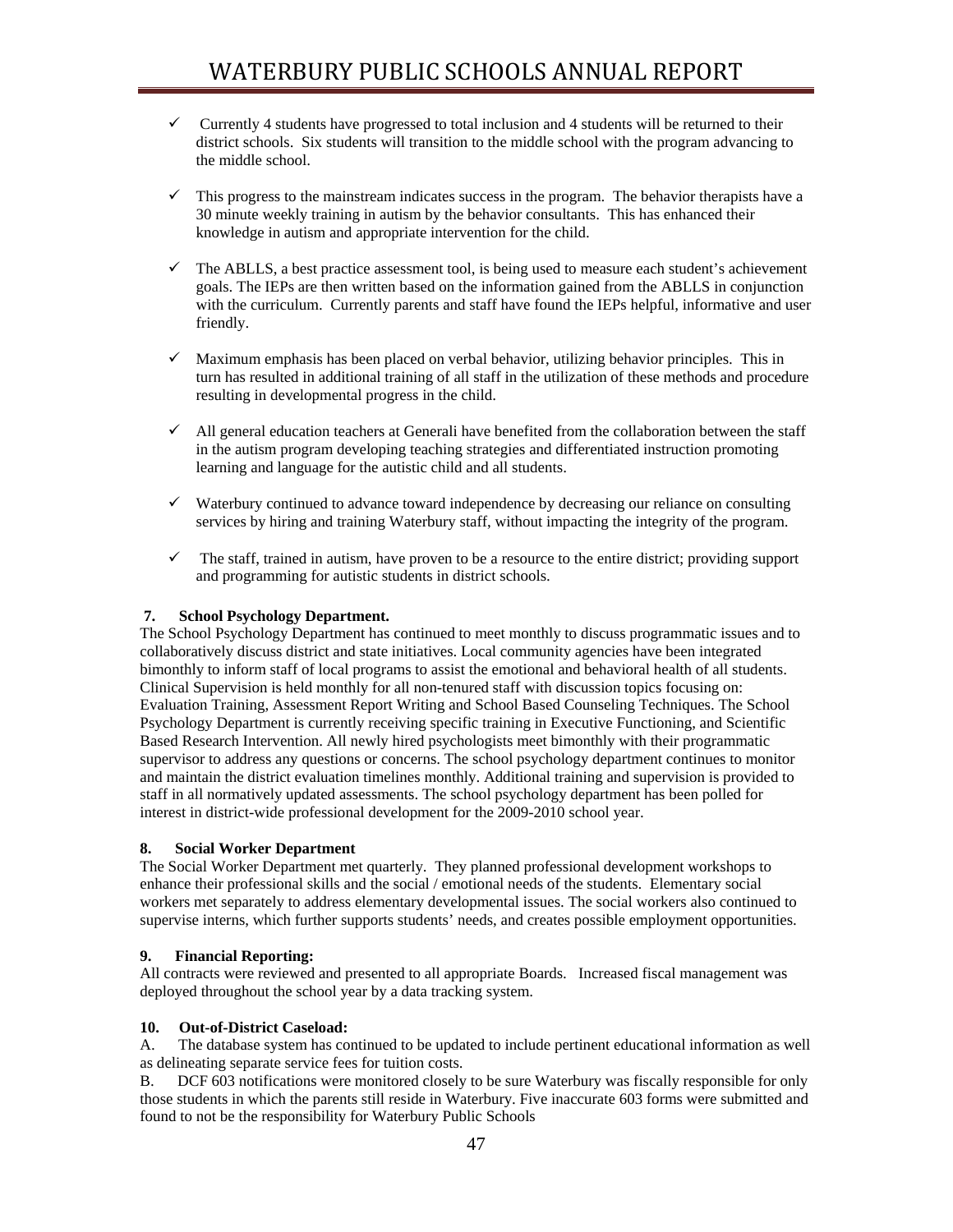C. The out placed students continued to fluctuate throughout the school year as students nexus status changes. We currently have 91 special education and 25 general education students in active placements, During the 2008-2009 school year; 18 students return to in-district schools; 12 students will be graduating in June 2009; 1 students transferred to Adult Education.

D. Our office also oversees the Waterbury students that are placed in foster homes outside of our district. We currently have 21 out placed students. The caseload fluctuates throughout the school year. During the 2008-2009 school year we had 8 foster placed students return to general education no longer in need of special education; 5 students changed Nexus status from Waterbury to other districts.

E. Our office continues to maintain records for students placed in USD II facilities (Connecticut Children's Place, Connecticut Juvenile Training School, High Meadows School and Riverview Hospital); as well as a variety of statewide detention centers.

## **11. State Street School Program:**

The State Street School Program services students with severe social emotional, mental health and behavioral needs in Kindergarten to grade twelve. The program is designed to address the emotional and behavioral needs of a diverse spectrum of disorders. The program was housed in a new facility for the 2008-2009 school year, partnering and fostering the relationship between Waterbury Public Schools and the Police Activity League. The Read 180 program was added to the curriculum to facilitate improved reading skills of all middle school and high school students. New textbooks have been received through the efforts of building and district supervisors in the areas of English and language arts. The therapeutic nature of this program has enabled students the opportunity to academically develop while receiving intensive therapeutic services. School based counseling is provided both individually and in a small group setting. An average staff to student ratio of 1 to 5 enables students to receive high quality individualized services. State Street School continues to integrate local community based agencies to assist in establishing positive working relationships with parents and students. This relationship has afforded the students the opportunity to remain in the community through the implementation of wrap around community based services. A highly structured behavioral system of management is implemented for all students to assist in goal setting and behavioral growth and development. A team of highly trained school based social workers provide daily and ongoing services to all students.

#### **12. Preschool Highlights**

A. Appointed Special Education certified 12 month Supervising Vice Principal to The Preschool Learning Center @ The Bucks Hill Annex. The SVP worked closely in conjunction with the Special Education Supervisor in the planning and implementation of the Extended and Extended Extended School Year Programs.

B. Four three year old and three four year old classes at the Preschool Learning Center continued to implement a co-taught model. Ongoing training in effective strategies and procedures of current coteaching practices continued to be provided to all staff.

C. Applied for NAEYC accreditation.

D. Provided professional development for new staff to ensure consistent output in the areas of evaluation, documentation and instruction.

E. A building PBS team was developed.

## **13. Elementary School Highlights**

A. Federal grant allowed guidance counselors to conduct classroom lessons on feelings, anger management and character education in all elementary schools during the 08-09 school year. The grant funds allowed counselors to receive intensive training and professional development in developmental guidance.

B. All elementary schools have a PBS team that was trained during the 07-08 school year who trained building staff during the 08-09 school year. Each building now has staff trained in PBS.

C. Professional development was provided on an ongoing basis to assist new staff in implementing the web based IEP system, report writing and developing appropriate goals and objectives.

D. Collaborative instruction coaches met weekly with staff to facilitate understanding of co-teaching models and differentiated instruction.

E. School Administrators and Special Education Supervisors continued to review suspension data to analyze trends and provide support in order to decrease the number of students in all disability categories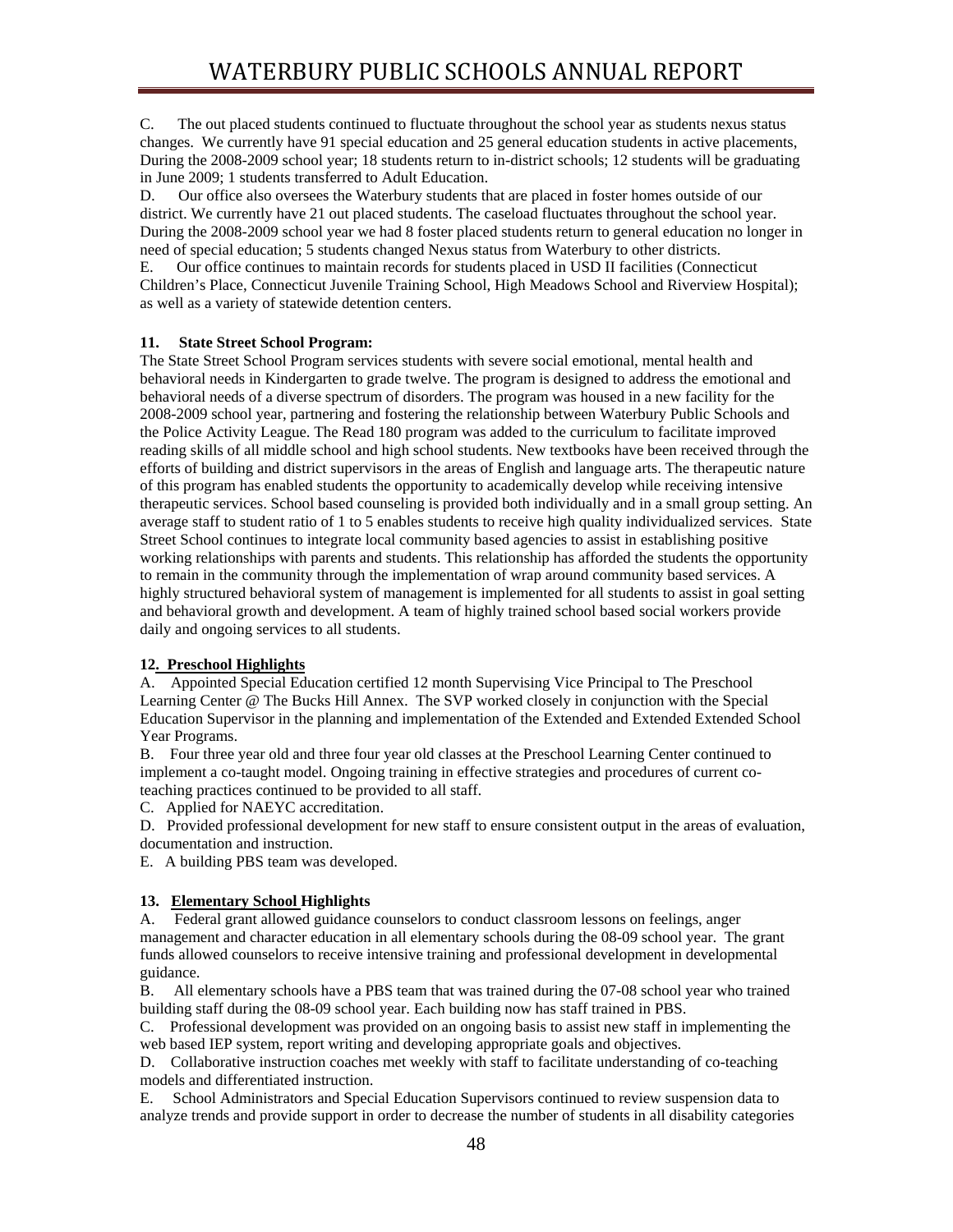# WATERBURY PUBLIC SCHOOLS ANNUAL REPORT

who are suspended or expelled, as defined by CT statute.

F. In celebration of successful implementation of a district-wide Positive Behavior Supports program, the Assistant Superintendent, Special Education Supervisors and owners of Lake Quassapaug Amusement Park coordinated a field trip for K-5 students who were consistently recognized for positive behaviors throughout the school year.

#### **14. Middle School Highlights**

| West Side MS                     | <b>Waterbury Arts Magnet</b>             |  |  |  |
|----------------------------------|------------------------------------------|--|--|--|
| BDLC classes no longer           | Collaborative instruction coaches        |  |  |  |
| use a punitive time-out program. | have facilitated increased communication |  |  |  |
|                                  | and understanding of inclusion.          |  |  |  |
|                                  |                                          |  |  |  |

| Wallace MS                             | North End MS                                           |
|----------------------------------------|--------------------------------------------------------|
| Transition planning and professional   | PBS has been very effective.                           |
| development have been very successful. | The MS program for severe autistic children            |
|                                        | has also been a success. The students have been widely |
|                                        | accepted in the building.                              |

A Collaboration with the Literacy and Numeracy Content Supervisors and Special Education Supervisors occurred throughout the school year to assist staff on administering and analyzing district-wide assessments. Teachers then utilized the data to plan lessons and write IEP goals and objectives.

B Special Education Supervisors continued to monitor interventions done prior to special education referrals, manifestation PPTs, and completion of Functional Behavior Analyses (FBAs) and Behavior Intervention Plans (BIPs) when appropriate. New functional behavior software is currently being investigated.

C Middle School Administrators, as well as administrators from all levels, continued to review suspension data on district and school levels to analyze trends, and provide support in order to decrease the number of students, in all disability categories, who are suspended or expelled as defined by CT Statute.

D Continued conversations and meetings with the Connecticut Parent Advocacy Center (CPAC) occurred.

E Special Education Staff ensured open communication with families through parent outreach and the Special Education Process.

F Parent Liaisons continued to assist in addressing the needs of families of students with disabilities.

#### **High Schools Highlights**

The High School staff and administration has focused on the 18-21 year old student to work in a post secondary setting, and identified options for off-campus options. Programs are now in place at both Naugatuck Valley Community College and Post University.

Through Department meetings, teachers met to review the process of writing measurable goals and objectives linked to the general curriculum.

## **III. Strengths**

#### **Department Strengths**

A. The Waterbury School District has been a member of the Connecticut Consortium on school attendance. This partnership has offered Waterbury to receive attendance data disaggregated in several ways. It has also afforded access to research-based methods to address truancy and drop out rates.

B. The State Department of Education recognized Waterbury for its many collaborations with the community and for the before-after school programming for our students. The State Department of Education along with Cambridge collaborated with Waterbury Public Schools to observed and make commendations and recommendations of our programs.

C. Data Fair – A fair was also held prior to a Board of Education meeting and the data boards representing all schools reflected academic achievements, safe school information and attendance rates. D. Data Driven Decision Making – District Improvement Team – professional development was held monthly during the 2008/2009 school year. Dr. Mike Wasta, Ms. Peg Portsheler and Mr. Larry Ainsworth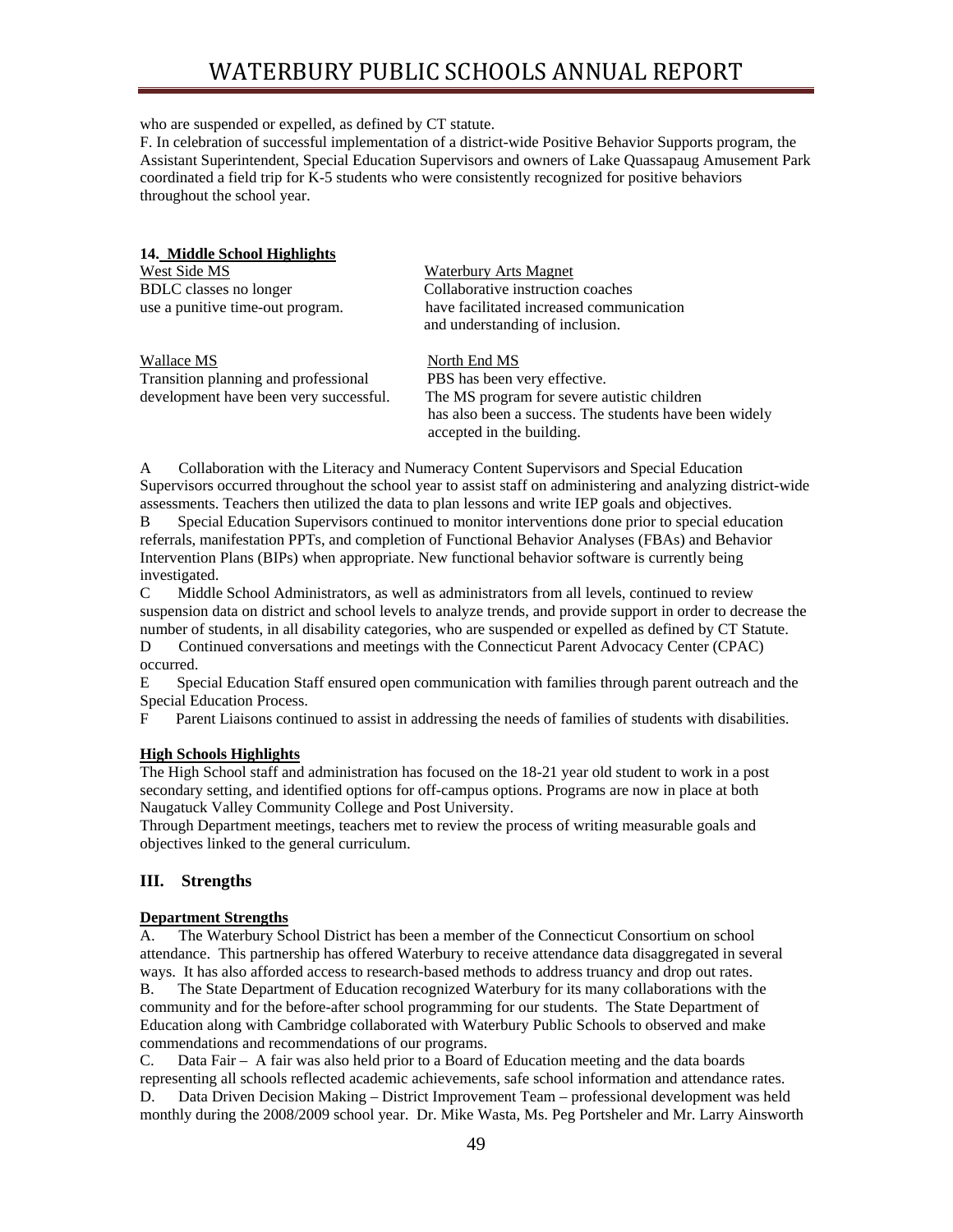have worked in our district on the Improvement Plan, implementation of it and the necessary accountability on the district and school level. Tier I and Tier II indicators have been analyzed and our four goals have been discussed.

E. Family with Service Needs – An on-going partnership with the Waterbury Juvenile Court system and the office of Juvenile Justice is an ongoing initiative. Special Education Supervisors have effectively collaborated with Educational Consultants from Juvenile Justice.

F. Children's Mental Health Community Planning Team- Three Members of the special education supervisory staff have collaborated with Local Community Agencies, Pediatricians, DCF Members, Juvenile Justice and parents to assist in bridging the gap to ensure enhancement of student emotional, behavioral and academic development

G. Health Department – The Inter-Departmental Health Committee has ensured that all students receive healthy snack, lunch, and the need for exercise to address childhood obesity concerns according to national and state initiatives.

H. The school department is working closely with the Risk Manager/Disability Department to make sure our employees are in a safe work environment and follow up on first report of injury claims are held.

I. The Special Education Department has successfully mediated several special education cases and avoided costly due process hearings.

J. The Waterbury Initiative for the inclusion of students with disabilities has been observed several times by educators from the Netherlands. The State Department of Education recommended that these visitors observe Waterbury Schools.

K. The Read 180 Program has been very successful in our high schools and has been expanded into the Smaller Learning Communities and into the Middle Schools and Alternative Education School. Each program consists of 60 licenses, 20 6th grade, 20 7th grade and 20 in 8th grade that are being utilized in each site. Initial post data was reviewed at the end of last school year. The department purchased additional pre and post testing to be conducted this school year as a means of assessing incremental and annual growth.

L. The Homebound Program has been revamped and in-services have been held on an ongoing basis with our administrative staff to ensure adherence with the requirements under IDEA and Section 504.

M. The School Readiness Grant has been re-structured and brought under district oversight.

N. TIENET – The Special Education Department is currently in the second phase of implementing our live web based IEP system. As of this school year our department can extrapolate live data on a District, School and Individual pupil level. This Ad-Hoc Reporting Phase was completed by August 2008.

O. The Special Education Department developed a Data Team consisting of a New Data Manager, an Internal Data Assistant and an External Data Assistant. This Team is overseen by a Special Education Supervisor and is in Phase 2 of implementing the Wed Based IEP program District Wide. This team meets weekly and reports to the Assistant Superintendent of Schools on a weekly basis during Special Education Supervisors' meetings.

P. The Talented and Gifted High School Curriculum Framework was developed during the 2006/2007 school year. Further curriculum work will be completed during summer 2007 to align the K-5 and middle school FOCUS program curriculum.

Q. The Special Education Department developed a programming continuum for educating students with autism spectrum disorders in Waterbury.

R. The revised Speech and Language eligibility criteria was provided to all Speech/Language Pathologists and reviewed with all Supervisors of Special Education.

#### **Preschool Program Strengths**

A. Ongoing responsible inclusive practices ensure each child is placed in the least restrictive environment based on individual needs. Early intervention initiatives at the Preschool Learning Center have contributed to the decreased need for special education services once a child has reached school age.

B Increased collaboration with the state and Birth to Three Providers via telephone contacts and/or discussion forums has proven effective in the transition process for both our staff, children and their families.

#### **Elementary School Strengths**

- A Principals taking ownership of all programs and students in their buildings.
- B Inclusionary opportunities being offered in all elementary schools.